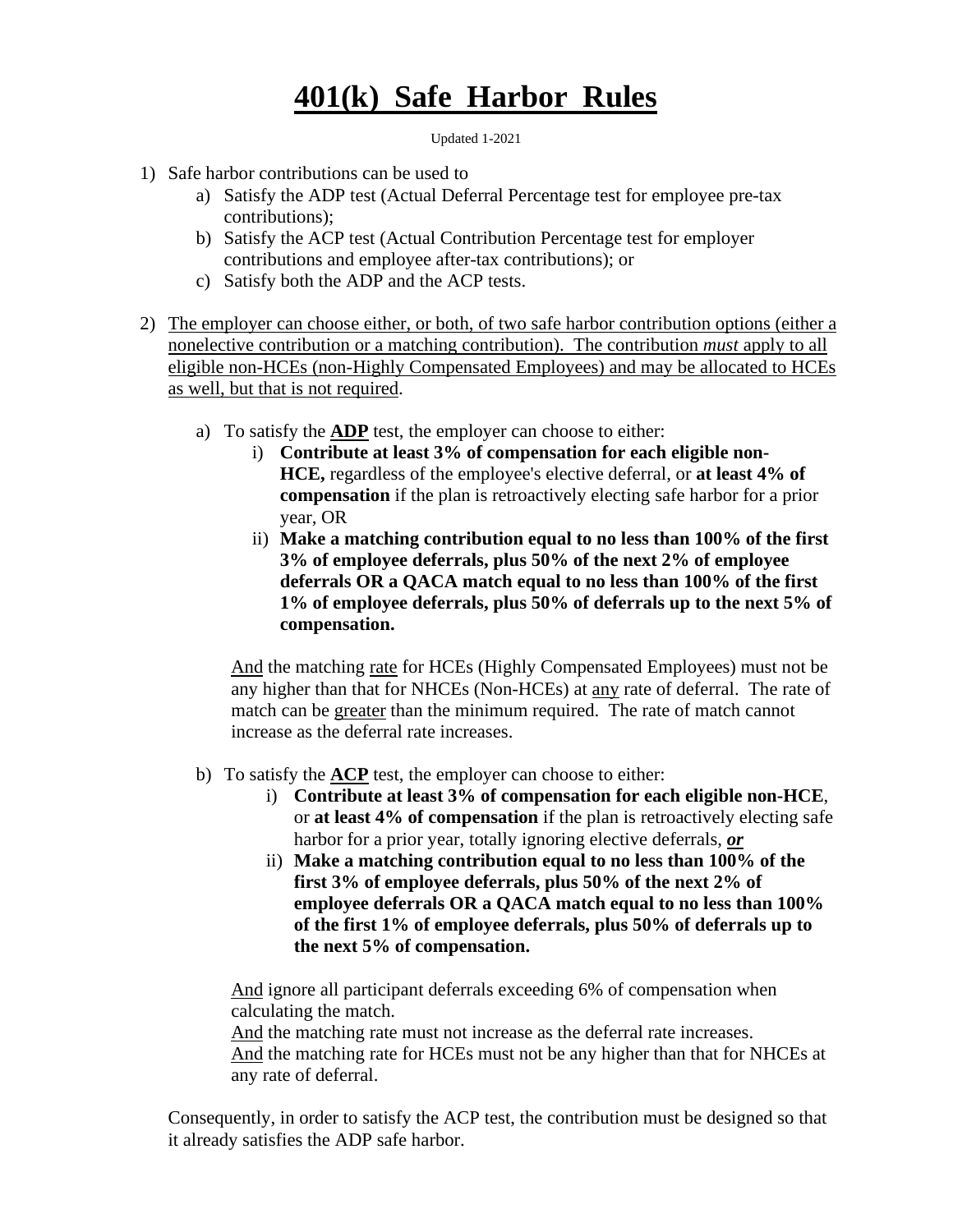- 3) A QACA safe harbor match requires that employees be automatically enrolled in the plan unless they opt out. In exchange for the automatic enrollment, the QACA match is less expensive than a traditional safe harbor match contribution. A QACA nonelective contribution may also be used (which is just the normal 3% nonelective contribution paired with automatic enrollment). Another benefit of the QACA safe harbor is that it may be subject to a vesting schedule (see item 9 below).
- 4) If the plan matches (for example), 100% of the first 7% of employee contributions, then the plan satisfies the ADP safe harbor, but not the ACP safe harbor (because deferrals greater than 6% are being matched).
- 5) The Employer can decide, on an annual basis, which safe harbor to use. There is no minimum number of years that the safe harbor must be used. The safe harbor match must generally be effective at the beginning of the plan year, for the entire plan year. The safe harbor nonelective contribution can be elected during the plan year at any time before the  $30<sup>th</sup>$  day before the close of the plan year, retroactive back to the first day of the plan year. The employer may also retroactively elect a safe harbor nonelective contribution as late as the last day of the following plan year BUT the contribution must be 4% of compensation, instead of 3% of compensation.
- 6) If a plan uses one of the safe harbor contributions, the plan does not lose its safe harbor status with an *additional*, *discretionary* matching contribution, as long as the match does not exceed 4% of compensation.
- 7) If a plan is using a safe harbor match contribution, there is a written notice requirement that employees must receive 30-90 days prior to the beginning of each safe harbor plan year.
- 8) If using a safe harbor nonelective contribution, there is not a written notice requirement as long as the safe harbor nonelective contribution is only being used to satisfy the ADP test. If there is an additional matching contribution subject to ACP testing and the employer wants to satisfy the ADP and ACP tests with the nonelective contribution, then a notice is required to be provided.
- 9) If 401(k) provisions are being added to a profit sharing plan for the first time, and the Employer wishes to utilize safe harbor rules immediately, then
	- a) If adding a safe harbor match provision, employees must have the option to contribute for at least the last three months of the first plan year for which 401(k) provisions apply; and
	- b) Employees must be given at least 30 days notice prior to this three-month period.
	- c) If adding a safe harbor nonelective contribution, employers may amend a plan at any time before the 30<sup>th</sup> day before the close of the plan year or as late as the last day of the following plan year if the employer is willing to make a 4% nonelective contribution instead of 3%.
	- d) For a brand new business, a safe harbor contribution plan can be established with one month left in the plan year.
- 10) The employer safe harbor contribution generally must be **fully vested** (but additional non-safe-harbor contributions may be subject to a vesting schedule). However, a QACA safe harbor may be subject to a 2-year cliff vesting schedule.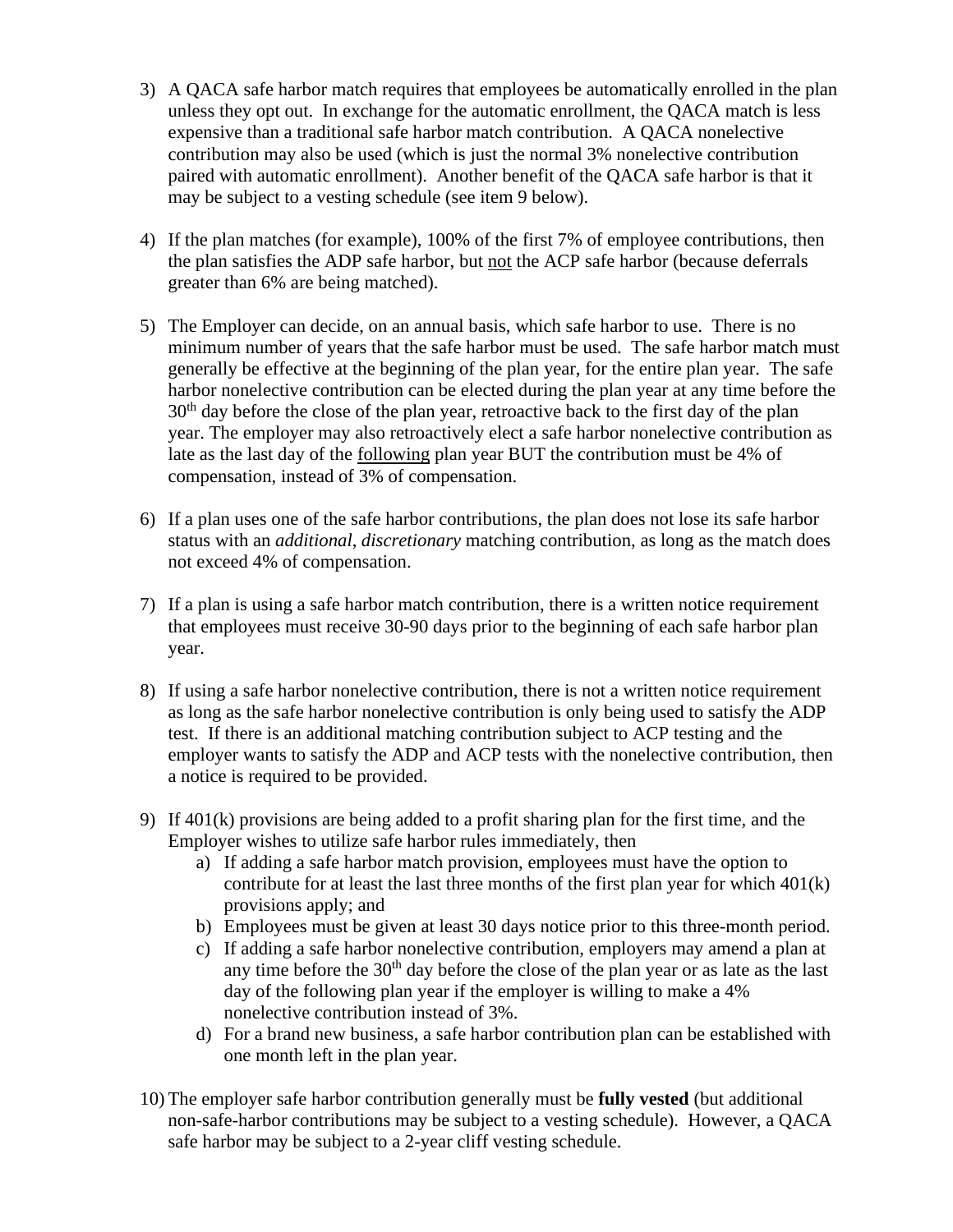- 11) The plan cannot require either end-of-year employment or a minimum number of hours of service in order to receive the safe harbor contribution.
- 12) All Employer contributions used to satisfy the safe harbor rules are subject to withdrawal restrictions, i.e., they can only be withdrawn at termination of employment, age 59-1/2 or hardship.
- 13) A safe harbor plan is deemed to be non-top-heavy if certain conditions are satisfied.
	- a) If the plan consists solely of the safe harbor contribution and deferrals, the plan is deemed to be non-top-heavy.
	- b) If the plan consists of the safe harbor contribution, deferrals and a discretionary match that meets the ACP safe harbor rules, the plan is deemed to be non-topheavy.
	- c) If any other contributions or forfeitures are allocated, the top-heavy test applies.
- 14) The safe harbor adds an element of certainty:
	- a) The employee knows the minimum employer contribution.
	- b) The employer knows it will not be required to pass the ADP and/or ACP tests and, in some cases, the top-heavy test
	- c) The employer knows it won't be required to make any refunds to HCEs.
- 15) The nonelective 3% safe-harbor can do "triple duty"
	- a) to satisfy the ADP test
	- b) to provide the top-heavy minimum
	- c) to count in all  $401(a)(4)$  tests.

However, the safe harbor contribution must be ignored for purposes of determining if the plan meets the "permitted disparity" rules of Code Section 401(l).

- 16) A plan is not required to cover employees who have not met the minimum age (21) and service (one year) requirements of the statute. However, some employers permit such employees to make 401(k) elective deferrals. The employer can choose to have safeharbor apply only to those meeting the statutory requirement, and perform separate ADP and ACP tests on those not meeting the statutory requirement.
- 17) There is no safe harbor for after-tax (non-Roth) deferrals. These are subject to the ACP test.
- 18) **What should the employer do?** The answer depends on the following:
	- a) Estimate which costs more:
		- the 3% contribution for all NHCEs, or

the safe-harbor match that can cost as much 4%.

- b) If already contributing a top-heavy minimum, the only additional cost is fully vesting a contribution of 3% for all NHCEs.
- 19) In the past, a QNEC (Qualified Non-Elective Contribution) could not be used to determine the ranking of benefit accrual rates for the general test. However, the 3% contribution here can be used to eliminate the ADP and/or ACP test and can be used in the  $401(a)(4)$  tests.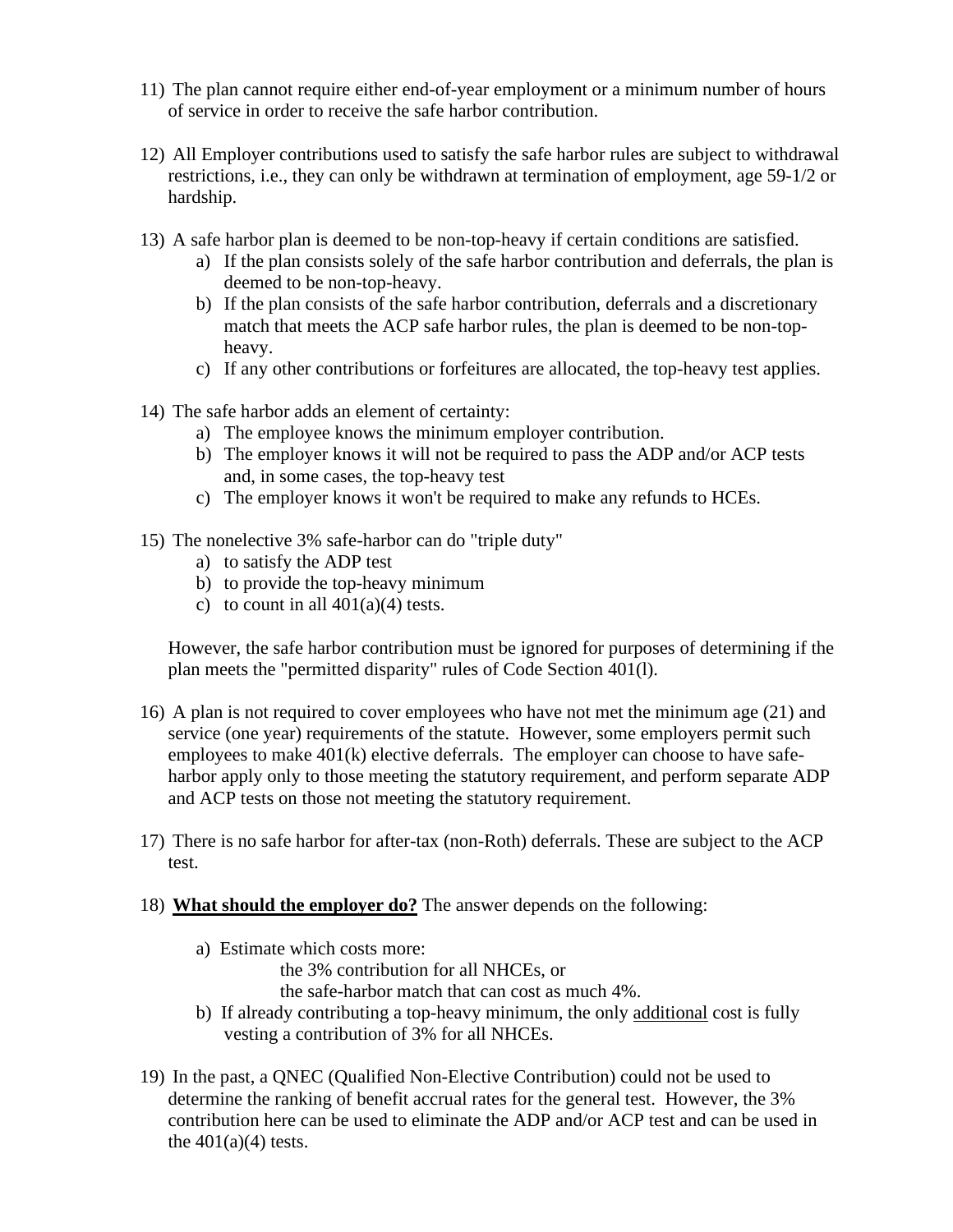- 20) In a plan covering an HCE at the 2021 Compensation cap, using the safe harbor **matching contribution** means the HCE can be guaranteed minimum annual additions of \$19,500 in elective deferrals, plus \$11,600 in match (4% of \$290,000) regardless of what the NHCEs defer.
	- Consequently, the remaining annual additions are  $$58,000 $19,500 $11,600 = $26,900$ which equals 9.276% of compensation for someone at the \$290,000 compensation cap, which, using permitted disparity on the additional profit sharing contribution, equals 6.38% of \$290,000 plus

5.7% of the excess of \$290,000 over \$142,800.

Minimum contribution to lower paid NHCEs would be  $4\% + 6.38\% = 10.38\%$  of pay for those employees deferring at least 5% of pay.

- 21) In a plan covering an HCE at the 2021 Compensation cap, using the safe harbor **nonelective contribution** means the HCE can be guaranteed minimum annual additions of \$19,500 in elective deferrals, plus \$8,700 in safe-harbor contributions from the company (3% of \$290,000), regardless of what the NHCEs defer.
	- Consequently, the remaining annual additions are  $$58,000 $19,500 $8,770 = $29,800$ which equals 10.275% of compensation for someone at the \$290,000 compensation cap, which, using permitted disparity on the additional profit sharing contribution, equals 7.38% of \$290,000, plus 5.7% of the excess of \$290,000 over \$142,800.

Minimum contribution to lower paid NHCEs would be  $3\% + 7.38\% = 10.38\%$  of pay whether the employee defers or not.